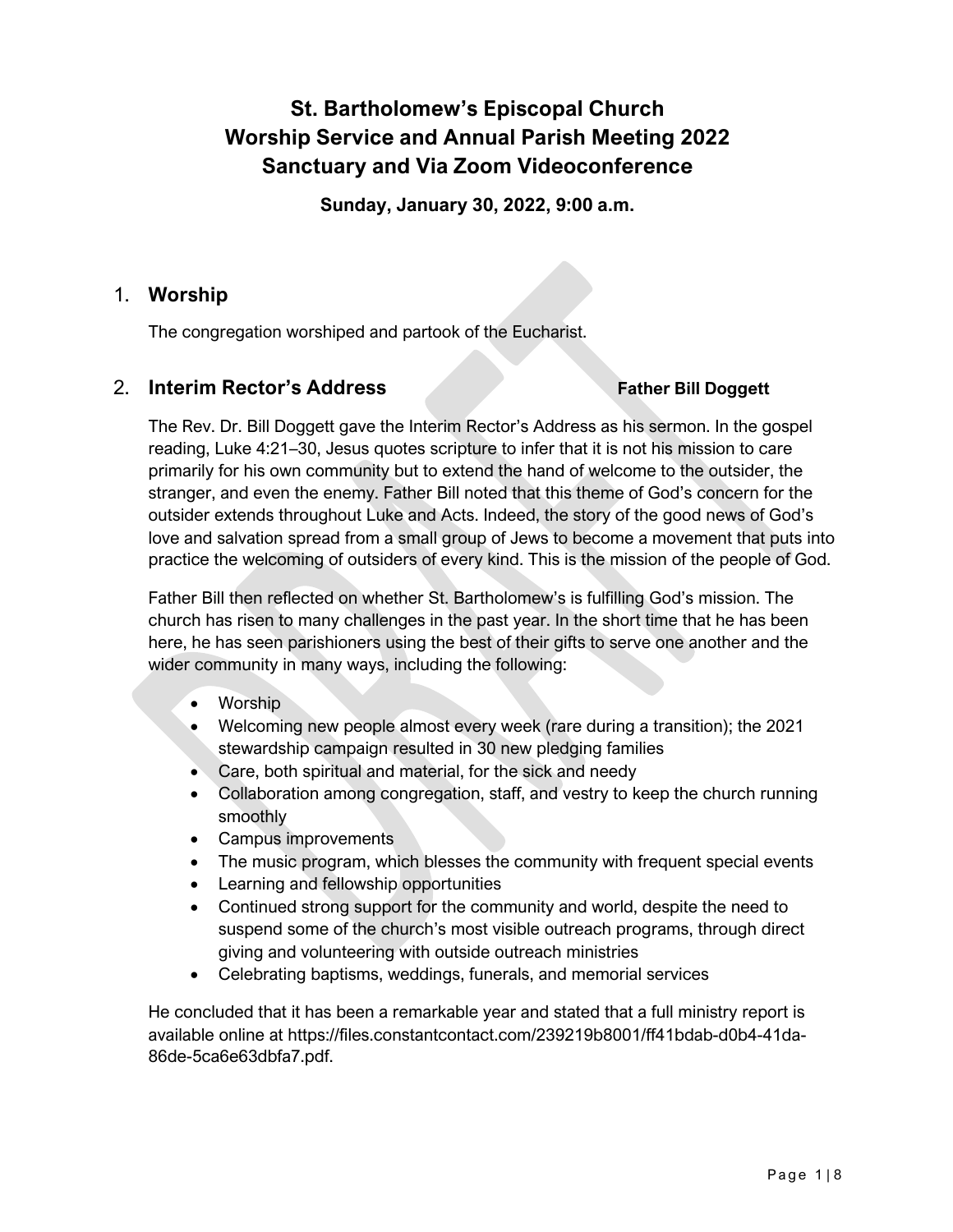Father Bill acknowledged the loss of a number of staff in 2021. However, he avowed that even if every single staff member had departed, St. Bartholomew's would still be an amazing place—St. Bartholomew's is the congregation, and the congregation is amazing. It is a remarkably resilient community. A case in point is the sudden departure of the Preschool Director: within a day of learning the situation, staff, vestry, and parishioners were already hard at work to put things right.

Father Bill affirmed that, while the church has been challenged by the transition and pandemic, the answer to the question of whether St. Bartholomew's is fulfilling God's mission is a resounding yes—God's work is indeed being done in and by this community, and its light is shining out into the world. Yet he called the congregation to do more, to continue to live more fully into the "All are welcome" message. Expanding hospitality will always reveal new challenges and opportunities to further the reach of God's love.

While extending a radical welcome that brings the love of St. Bartholomew's outside the church's doors while not neglecting care for existing members of the community is a lifelong project, it is not an eternal one. When God's goal is fulfilled and no one is an outsider or stranger anymore, then every year will be the year of the Lord's favor.

# 3. **Welcome/Call to Order Father Bill Doggett**

Father Bill Doggett welcomed the congregation and called the meeting to order. Akiko Tamano, vestry clerk, established a quorum.

Parishioners were notified of the following options for voting in the election:

- Electronically on a smartphone using an individualized link emailed to each parishioner
- Via a paper ballot
- Via a phone call to the church office by 11 a.m.

Paper ballots were distributed to those present in person who are unable to vote electronically.

Father Bill then opened with a prayer.

# 4. **Election Father Bill Doggett**

### 4.1 **Amendments to Bylaws**

Father Bill reviewed with the congregation the proposed bylaw amendments, with input from Chancellor Polly Getz-Enos. The amendments are intended to do the following:

- Add additional clarity regarding how to conduct elections
- Permit attendance, establishment of a quorum, and voting through online streaming and Zoom
- Clarify requirements for vestry meetings
- Add clarifying section titles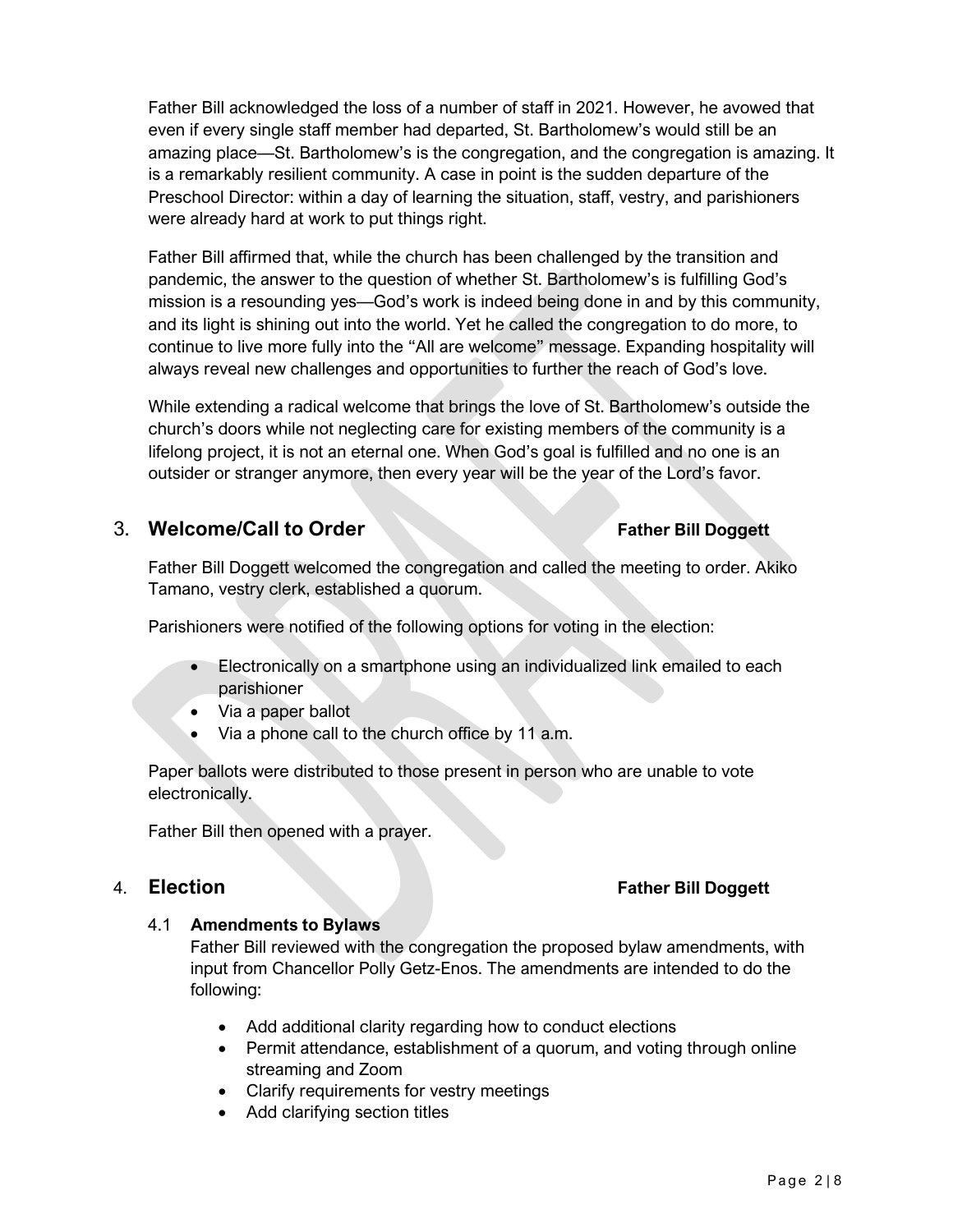- Add provisions to protect the church's assets
- Clarify who has authority to appoint chancellor(s) and assistant clergy
- Add provisions for indemnification of officers

The complete list of bylaw amendments can be viewed online at https://files .constantcontact.com/239219b8001/3818bc8b-eb17-42a2-8cd6-5ed61b482d31.pdf.

A motion was made to approve the proposed amendments to the bylaws. The motion was seconded.

#### 4.2 **2022 Vestry Slate**

Father Bill explained the voting procedure for the vestry slate. Candidates are listed below.

#### (a) **One-Year Term**

Cheryl Roop is running for a one-year term to fill a vacated vestry seat.

#### (b) **Two-Year Term**

Michael Fuqua is running for a two-year term to fill a vacated vestry seat.

#### (c) **Three-Year Terms**

The following nine candidates are running for three-year terms:

- Dan Crane
- Parth Domke
- David Goff
- Brooke Grandinetti
- Jerry Gray
- **Steve Natoli**
- Will Smith
- Donna Watson
- Oliver Jones (youth representative)

### 4.3 **2022 Diocesan Convention Delegate Slate**

The following five candidates are running as delegates to the 2022 diocesan convention:

- Mollie Allan
- Jerry Blanton
- Pat Johnston
- Tim McLellan
- Margie Polishuk

Father Bill then announced the opening of the voting period. Election results will be announced via email.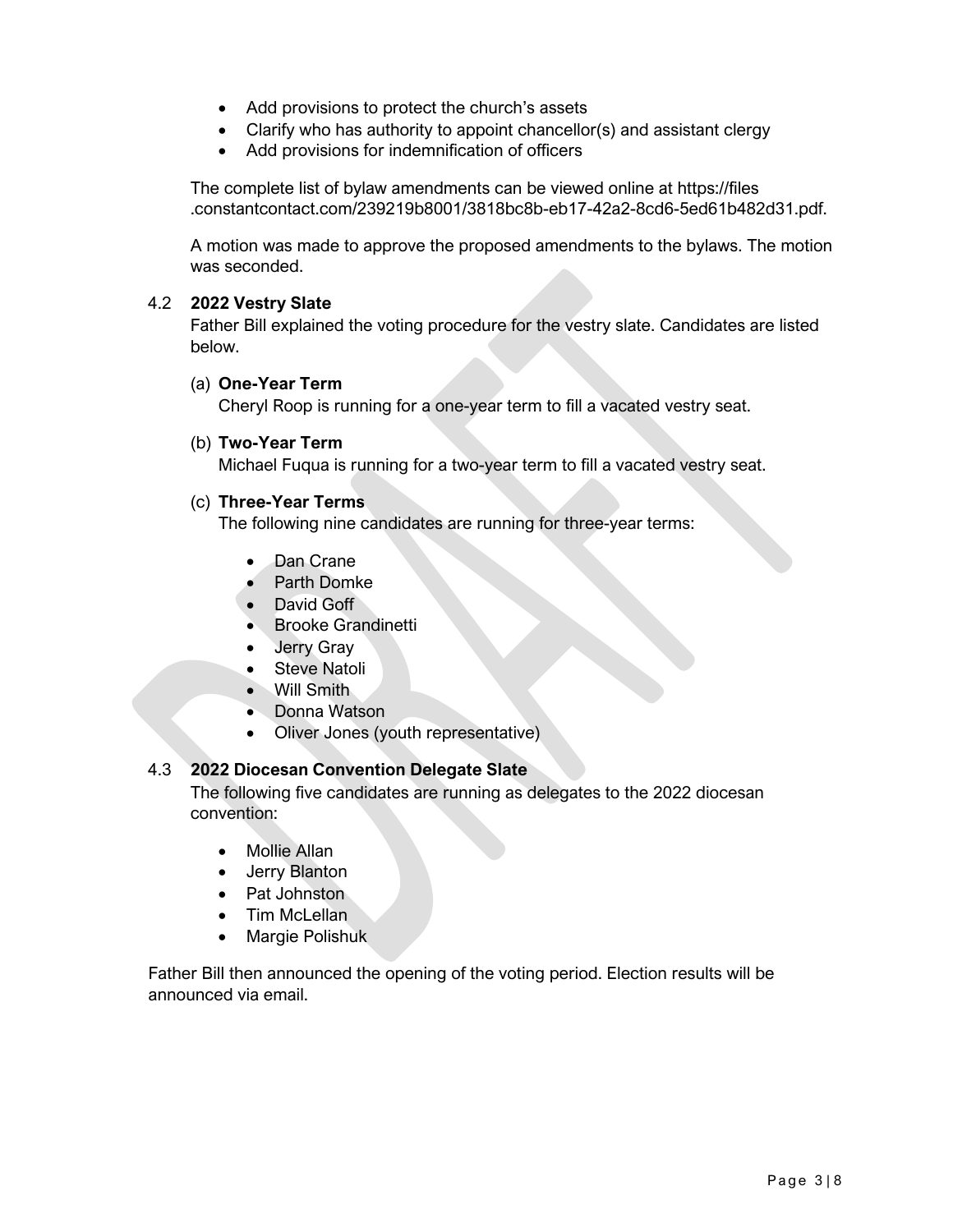# 5. **Treasurer's Report/Budget Presentation Amy Adome**

Amy Adome reviewed 2021 financial performance and the 2022 budget. Key points are summarized below.

## 5.1 **2021 Financial Highlights**

- Total income was \$1,294,814 and came from pledges, donations, facility fees, and a government Paycheck Protection Program loan.
- Expenses were well-managed and totaled \$1,331,738 (\$2,311 under budget).
- The net deficit for the year was (\$36,924). The past couple of years have been challenging, with decreased income and increased expenses; without the Paycheck Protection Program loan, the deficit would have been greater.

## 5.2 **2021 Giving Highlights**

Donations exceeded \$50,000 and funded the following ministries:

- Commitments to outreach partners
- Haiti school
- Scholarships
- Pastoral funds for people in need

# 5.3 **2022 Budget**

- Total operating income for 2022 is budgeted at \$1,124,023.
- Expenses for 2022 are budgeted at \$1,197,435 (lower than in 2021).
- The operating fund deficit is projected to be (\$73,412).

# 5.4 **Operating Budget Breakdown**

| • Personnel costs                     | 66% |
|---------------------------------------|-----|
| • Outreach and diocese support        | 11% |
| • Facility and maintenance costs      | 9%  |
| • Administrative and technology costs | 9%  |
| • Program costs                       | 5%  |

Amy indicated that copies of financial reports are available in the church office or can be requesting by emailing treasurer@stbartschurch.org. Any questions can also be sent to that email address.

She also noted that there are currently volunteer opportunities for counters, as well as spots on the finance and investment committees, and asked that interested parishioners contact her or a staff member.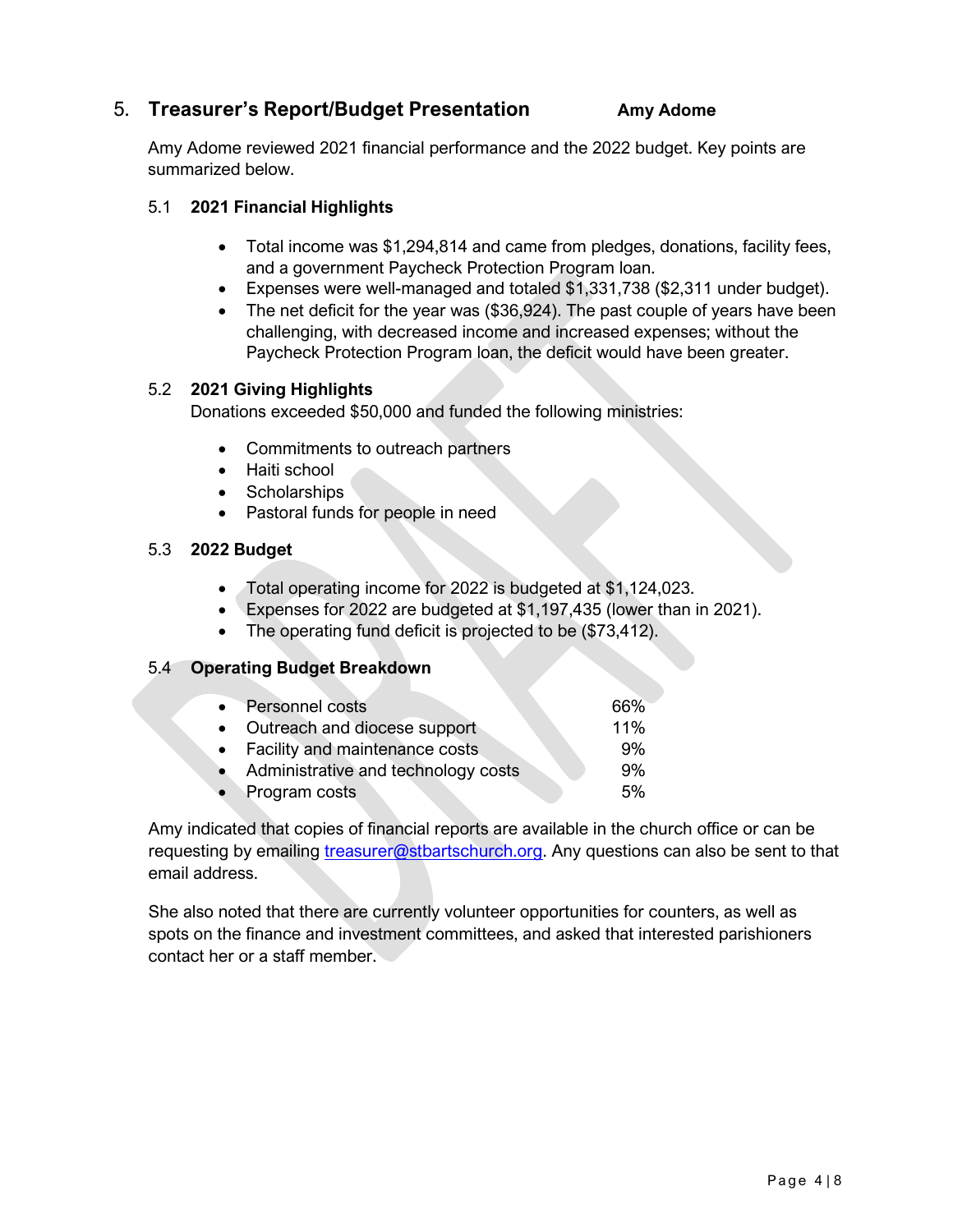# 6. **2022 Officer Appointments Father Bill Doggett**

Father Bill announced the following leadership appointments for 2022:

- Costa Dillon, Senior Warden
- Amy Adome, Treasurer
- Anne Snyder, Clerk

The Junior Warden will be elected by the vestry at the next vestry meeting.

# 7. **Architectural/Construction Committee Report**

Mark Davis reviewed the St. Bartholomew's multi-phase master plan for the modification and expansion of the church campus to better serve the needs of the parish, facilitate community outreach, and improve accessibility throughout the campus. Last year, 2021, marked three consecutive years of construction, renovation, and accessibility upgrade projects overseen by the architectural/construction committee. The first two phases of the master plan, as well as a renovation of the sanctuary, have now been completed.

### 7.1 **Phases 1 and 2 (Completed Construction) Mark Davis** In 2019, phase 1 was completed, encompassing the following:

- Chapel
- Youth/multi-purpose room and kitchen
- Renovation of bathrooms in the administration building to meet ADA **requirements**

This work was funded by Honor Faith, Build Future moneys.

In 2020, the following phase 2 work was completed:

- Sanctuary renovations to improve accessibility, upgrade technology, and enable flexible use of space during the years when the church is without a parish hall (funded through restricted contributions and other funding sources—no Honor Faith, Build Future funds were used)
- Renovation of sanctuary bathrooms to meet ADA requirements (funded from Honor Faith, Build Future moneys for phase 3b, which will offset future restroom funding requirements)
- Renovation of the main courtyard area, including replacement of unsafe concrete pavement and improved accessibility, drainage, lighting, shade, and landscape renovations
- Construction of a new, safer stairway from the lower parking lot to the chapel courtyard
- Renovation of the walkway along the administration building to meet ADA requirements

Construction/renovation of the courtyard, stairway, and walkway was funded by Honor Faith, Build Future moneys, as this work was moved forward from phase 3b to an earlier construction period.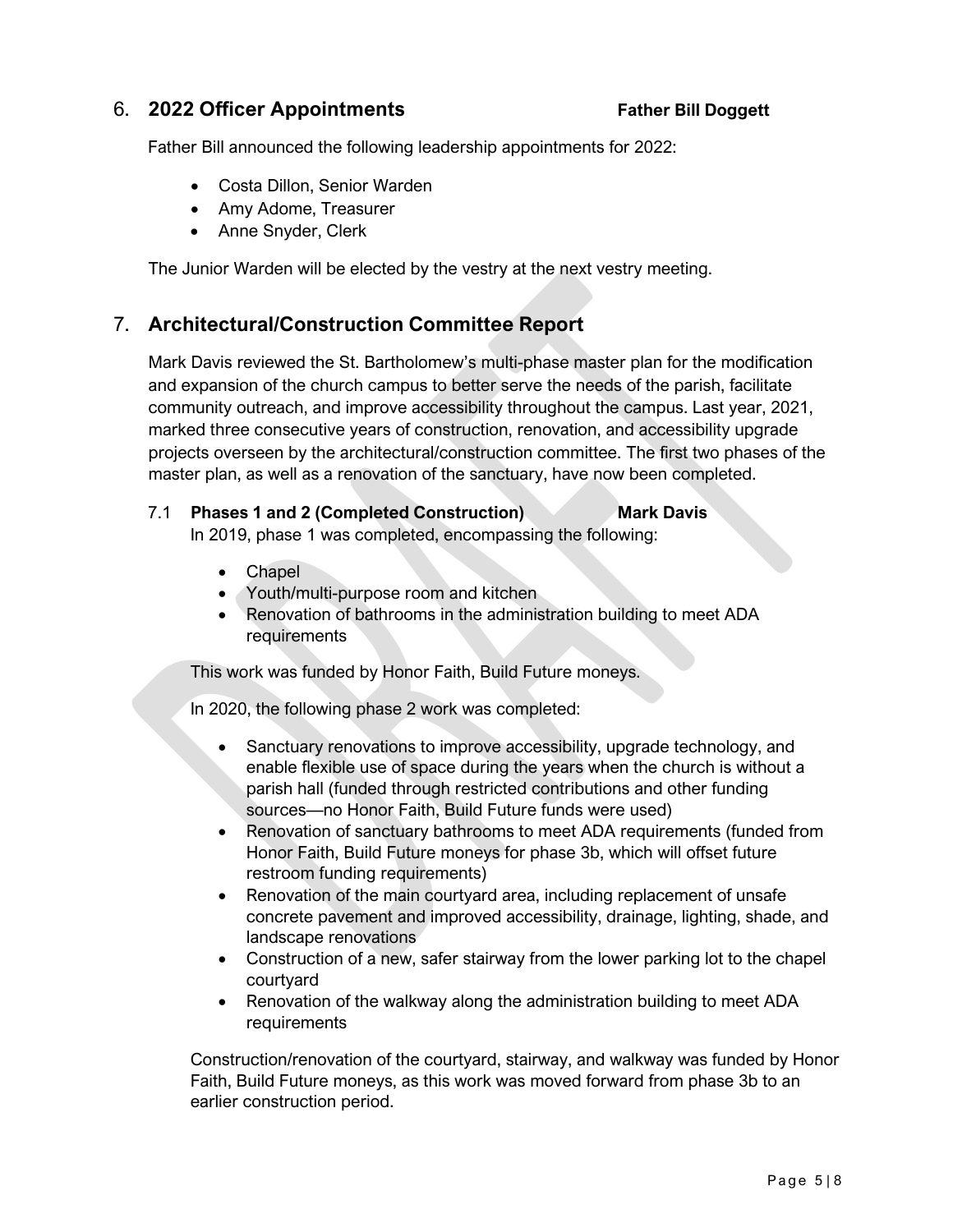In 2021, the following phase 2 work was completed:

- Removal of the parish hall and construction of a new upper parking area
- Construction of a new sloped walkway to the columbarium
- Relocation of solar panels to the sanctuary roof

This work was funded by Honor Faith, Build Future moneys.

A slide show of the progress of the upper parking lot construction was shown.

Mark then outlined the challenges faced during construction, including the following:

- Escalating construction costs (inflation has been higher than the 3% increase built into the project budget)
- Permitting delays due to Poway City Hall closures
- The need to upgrade existing construction to be ADA compliant
- Increased inspection and testing requirements
- The need to excavate many large rocks, which caused delays and increased costs
- The need to mitigate hazardous materials discovered under the old parish hall
- Changes in codes for allowable construction materials
- Increased cost for relocation of solar panels
- Increased SDG&E and AT&T costs
- Increased architectural and engineering fees

The result was that phase 1 and phase 2 costs were higher than expected by approximately \$350,000.

### 7.2 **Phase 3 (Future Construction) Mark Davis**

## The architectural committee is proposing to hold a phase 2 project closeout meeting to determine the scope, planning, and timing of future construction. The original plan was to start construction on the community center in 2023. However, project costs currently exceed Honor Faith, Build Future funds, and St. Bartholomew's needs to work as a community to determine the best way to meet the goal of building the parish community center. Mark invited interested parishioners to offer their input by joining the architectural committee.

### 7.3 **Capital Campaign Status Bill Angus**

Bill Angus provided the following overview of the Honor Faith, Build Future capital campaign:

- The campaign was originally an \$8 million fundraising project. Of that, \$7.8 million (in pledges and/or other sources of income) was raised.
- To date, \$4.8 million of those pledges has been collected, and another \$1.44 million in pledges is expected to be collected from 2022 to 2027.
- Due to recent funding challenges, some parishioners have deferred their contributions to the Honor Faith, Build Future campaign for several years, in the meantime contributing toward the operating budget.

A full "Fund 5 Financial Overview and Status" report is available in the church office.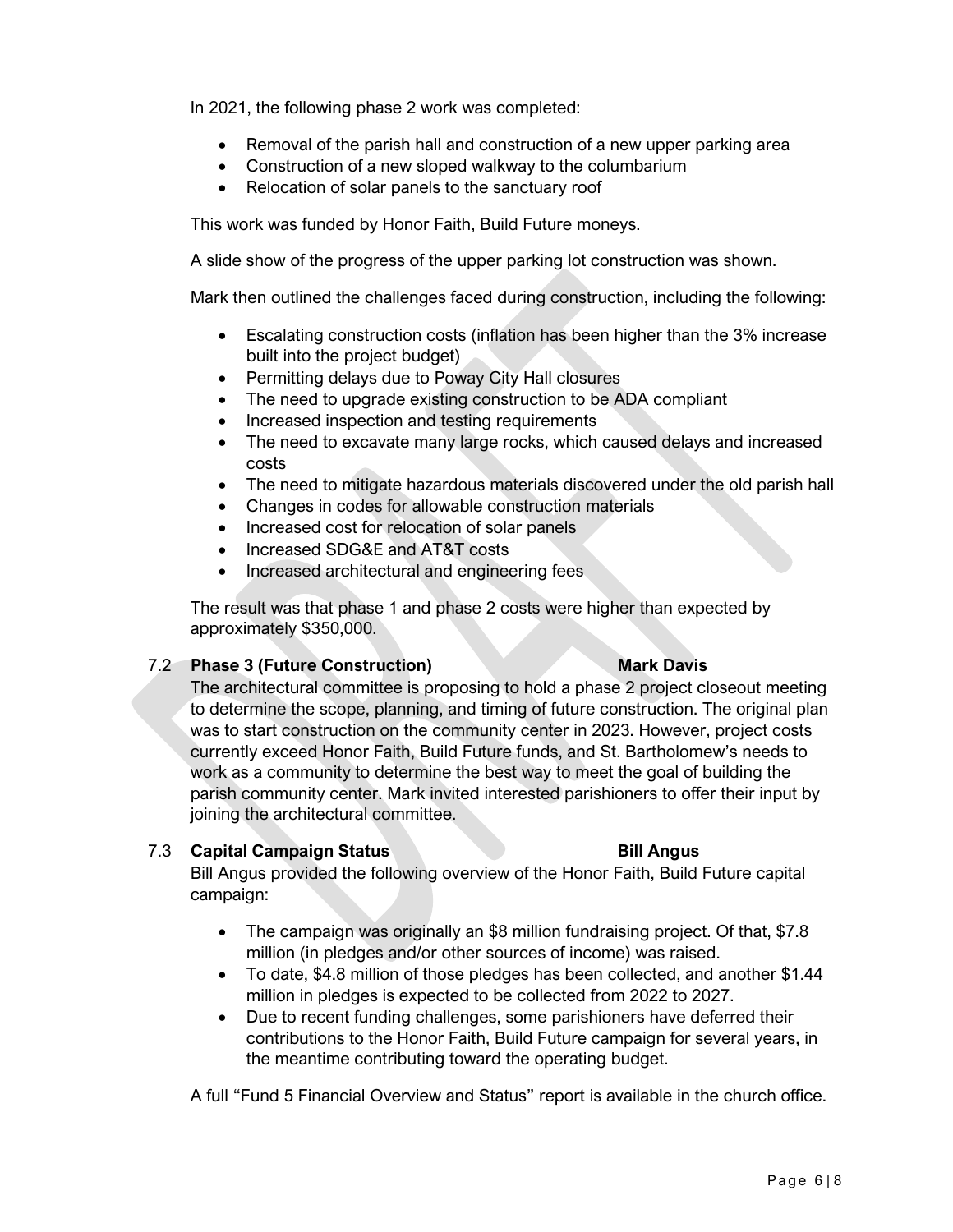# 8. **Senior Warden's Report Costa Dillon**

Costa Dillon offered the following reflections on the past year at St. Bartholomew's:

- Despite facing adversity in 2021, the church has persevered. None of the challenges that have presented themselves have ever felt unsolvable, and St. Bartholomew's has an optimistic future ahead. It has everything needed to move forward, including a competitive vestry slate and many interested, energetic people who want to make the church the best it can be.
- In reference to the departure of the Senior Rector and other personnel changes at St. Bartholomew's, he noted that there were 26 clergy changes in the diocese last year, and these changes are a normal part of a parish's life cycle.

For a more detailed Senior Warden report, Costa referred parishioners to the full ministry report available online at https://files.constantcontact.com/239219b8001/ff41bdab-d0b4- 41da-86de-5ca6e63dbfa7.pdf. He also issued an invitation to the congregation to get more involved with the church in the following ways:

- Apply to serve on the call committee for the new permanent rector
- Attend vestry meetings

# 9. **Awards and Honors Father Bill Doggett**

### 9.1 **Outgoing Vestry and Officers**

Father Bill thanked outgoing vestry members Jerry Blanton, Larry Burgess, and Nancy Peterson and clerk Akiko Tamano, and presented them with St. Bartholomew's paperweights.

### 9.2 **Rector Awards**

The Rector Awards are intended to recognize individuals who often work behind the scenes and whose contributions are not always acknowledged. Father Bill presented awards to the following two volunteers:

- **Mark Davis:** Mark was instrumental in guiding the church through the planning and execution of phase 2 of the campus redevelopment project, Honor Faith, Build Future.
- **Diana Adam:** Diana offered her many gifts of servanthood and leadership in both worship and church management.

# 10. **Adjournment**

The meeting adjourned at 11:03 a.m.

# 11. **Blessing**

Father Bill closed with a blessing.